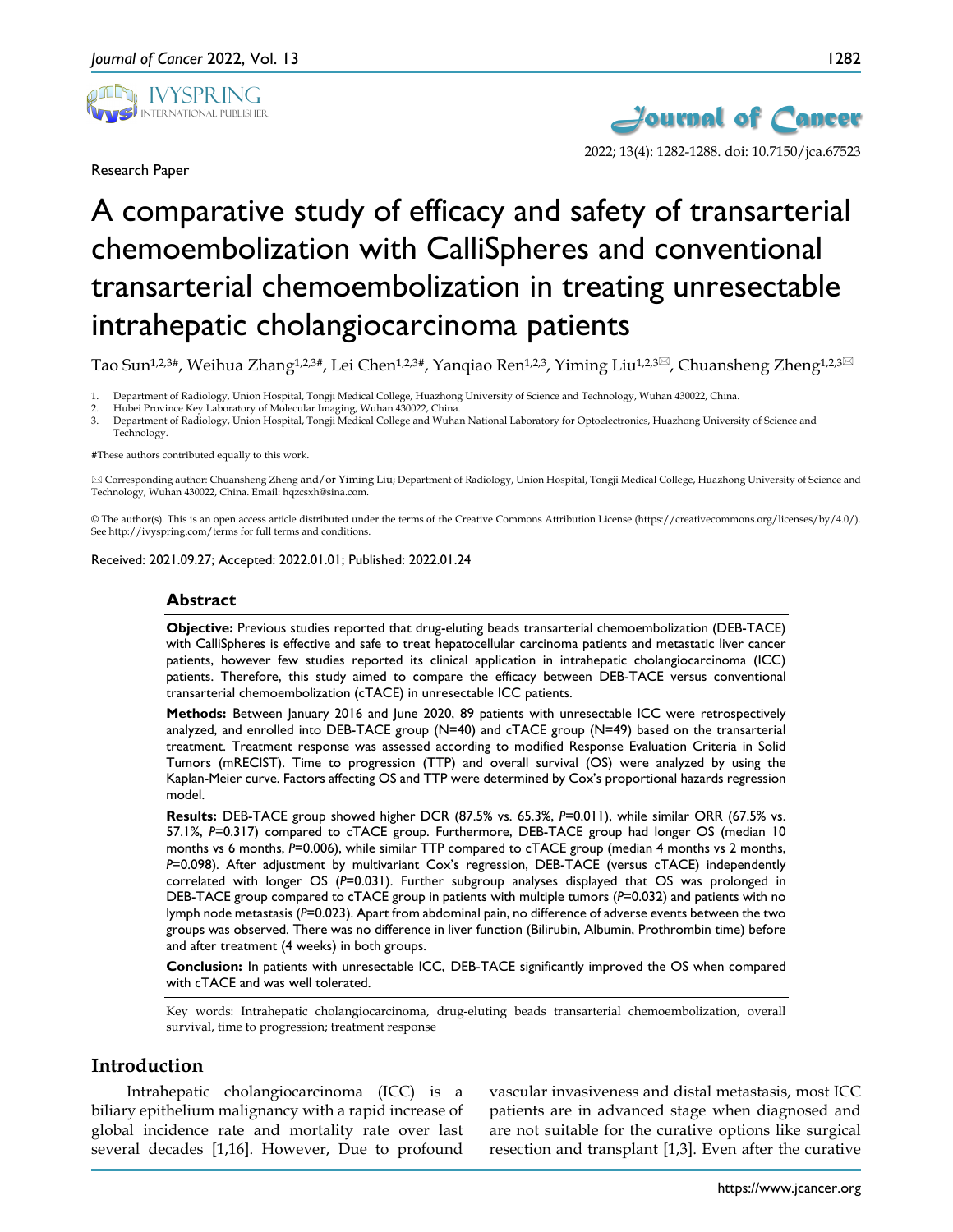options, early recurrence and metastasis were common. Therefore, it is a need to develop novel therapies to improve survival in unresectable ICC patients.

Conventional transarterial chemoembolization (cTACE) is the most common intra-arterial modality in treating unresectable ICC patients [5]. However, minimal vascularity of the ICC and lower drug penetration due to loaded chemotherapeutic agent leakage remain huge concerns [6,7]. To overcome these drawbacks, drug-eluting beads transarterial chemoembolization (DEB-TACE) is an alternative technique which uses a non-absorbable microsphere to embolize in the arteries of target tumor and to simultaneously release the loaded therapeutic agent in a controlled manner [6,7,8]. In the past of 15 years, many drug-eluting beads (DEBs) have been produced, among which CalliSpheres microsphere is the first manufactured DEB in China with good loading and release profile [17]. In terms of its clinical application, DEB-TACE with CalliSpheres microsphere has formerly been applied in treating hepatocellular carcinoma (HCC) patients and gained promising efficacy with less safety issues compared to cTACE [9,10,11]. Furthermore, DEB-TACE with CalliSpheres microsphere also displays efficacy and safety in treating ICC patients [12,13]. However, to our best knowledge, no comparison between DEB-TACE using CalliSpheres microsphere and cTACE has been conducted in patients with unresectable ICC yet. Therefore, we conducted this study and aimed to compare the efficacy and safety between DEB-TACE with CalliSpheres microsphere and cTACE in unresectable ICC patients.



performed for the feeding arteries of tumor. **Figure 1. Flow chart.** DEB-TACE: Drug-eluting beads transarterial chemoembolization, cTACE: conventional transarterial chemoembolization, ICC: intrahepatic cholangiocarcinoma.

# **Methods**

## **Study design and population**

This retrospective study was approved by Union Hospital, Tongji Medical College, Huazhong University of Science and Technology Review Board of our hospital. The informed consent from the patients were waive by the board because the study was a retrospective study. This study was conducted in accordance with the Declaration of Helsinki. A total of 89 patients with unresectable ICC treated by DEB-TACE or cTACE in our hospital between January 2016 and January 2019 were retrospectively analyzed. Clinical data of patients were reviewed, and the patients were considered eligible for analysis only if they met the following criteria: (i) diagnosed as unresectable ICC confirmed by liver biopsy (63 cases) or postoperative pathological examinations (26 cases); (ii) Child-Pugh stage A or B; (iii) Eastern Cooperative Oncology Group Performance Status (ECOG PS) score  $\leq 1$  point; (iv) treated by cTACE or DEB-TACE with CalliSpheres microsphere; (v) complete clinical data and survival data; (vi) without other malignancies. Among 89 ICC patients, 40 patients received DEB-TACE with CalliSpheres microsphere and were divided into DEB-TACE group; 49 patients underwent cTACE and were divided into cTACE group for the analysis. Written informed consents were collected from all the patients.

## **Clinical data collection**

For study analysis, the following preoperative clinical data were collected from the medical records systems: age, gender, hepatitis B virus (HBV) infection, ECOG PS score, Child-Pugh stage, tumor

number, tumor size, lymph node metastasis, ascites, and biochemical indexes. In addition, TACE treatment information and previous treatments (such as surgery, and percutaneous transhepatic cholangial drainage/magnetic resonance cholangiopancreatography (PTCD/ MRCP)) were also collected.

# **TACE procedure**

In brief, femoral artery puncture was performed by a micro-puncture system with a 5F vascular introducer (Cook, Bloomington, Indiana, USA). Celiac arteriography with or without superior mesenteric arteriography was implemented for evaluation of the feeding arteries of tumor, the arterial anatomy, as well as the patency status of the portal vein. Subsequently, superselective catheterization with a microcatheter was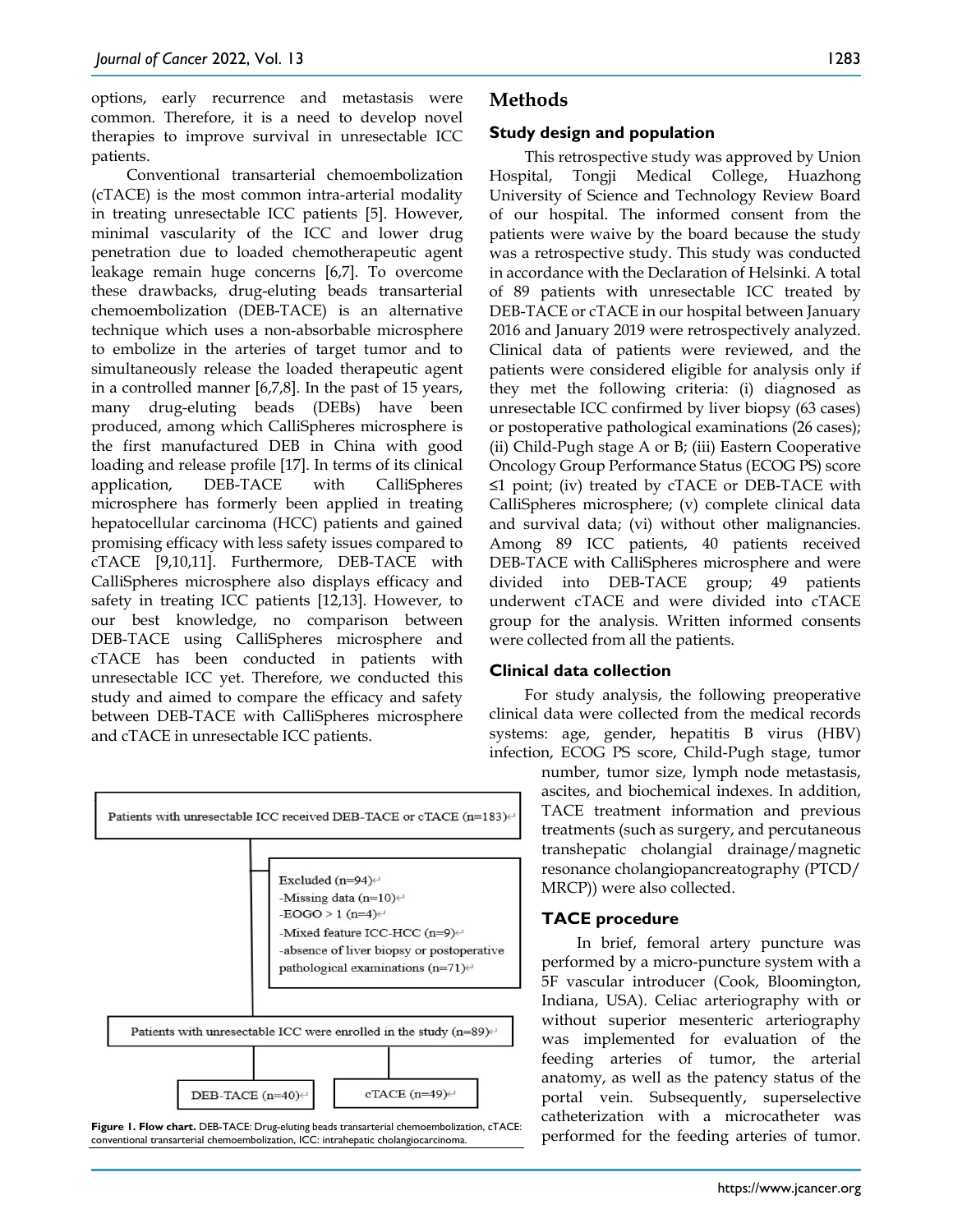The mixture of CalliSpheres microsphere (Jiangsu Hengrui Medicine Co. Ltd, Lianyungang, Jiangsu, China) and nonionic contrast medium (DEB-TACE group) or lipiodol (Lipiodol Ultrfluido, Guerbet, Paris, France) was injected into the tumor feeders through the microcatheter at a speed of 1 mL/min. In the DEB-TACE group, the CalliSpheres microsphere with diameter of 100-300 μm was used to load 80 mg epirubicin as chemoembolization agents. Drug-loading procedures of CalliSpheres microsphere were performed as the technological process described in previous study. In the cTACE group, 10-20 mL lipiodol (Lipiodol Ultrfluido, Guerbet, Paris, France) mixed with 20-40 mg epirubicin was used as chemoembolization agents. The injecting amount of mixture (CalliSpheres microsphere or lipiodol) was determined to the size of tumor. When the blood flow slowed or the small branch of portal vein appeared viewed by angiography, the TACE procedure stopped. The Polyvinyl Alcohol (PVA) could be added when it was necessary.

## **Follow-up and assessments**

The first follow-up was administered at fourth week following the first TACE procedure, during which, the abdominal contrast-enhanced computed tomography (CT), or magnetic resonance (MRI) was carried out for assessment of tumor response. Patients were subjected to another TACE if there were residual lesions or progression dieses (PD) revealed in the examination of CT or MRI. After the first follow-up, subsequent visit was conducted every 2 months, which was performed until January 2020. The documents of response evaluation and follow-up were collected, analyzed and compared. Evaluation of tumor response was in accordance with the modified RECIST criteria on the basis of the medical imaging of the abdominal enhanced CT or MRI. Objective response rates (ORR) and disease control rate (DCR) were calculated as reported in the previous study. Time to progression (TTP) was defined as the time interval from the first TACE treatment to the first disease progression. Overall survival (OS) was defined as the time interval from the first TACE treatment to patient's death regardless of the causes, or the last visit. In addition, adverse events were collected and reported according to the National Cancer Institute Common Terminology Criteria for Adverse Events (version 4.0).

## **Statistical analysis**

Data processing and analyzing were completed with the use of SPSS 24.0 (IBM, Armonk, New York, USA). For descriptive analysis, continuous variables and categorical variables were described as mean ± standard deviation (SD) and frequency (percentage), respectively. The Pearson  $\chi^2$  test, correction  $\chi^2$  test, Fisher's exact test, and independent-sample t test were applied to analyze the difference between two groups. Kaplan-Meier curve was plotted for displaying the profiles of accumulating TTP and OS. Estimation of difference in survival data between two groups was performed based on log-rank test. Variables with  $P$  value  $\leq 0.2$  in the univariate analysis were further included in the multivariate Cox's proportional hazards regression model analysis to assess the factors that affected TTP or OS. A *P* value <0.05 (two-tailed) was considered as there was statistical significance in corresponding analysis.

# **Results**

# **Patients' clinical features**

From January 2016 to June 2020, 89 unresectable ICC patients received DEB-TACE (40 patients) or cTACE (49 patients) were enrolled in this study. Baseline characteristics were well balanced between two groups and were listed in **Table 1**. The median follow-up period was 7 months (range, 2-19 months).

## **Efficacy of DEB-TACE and cTACE for unresectable ICC**

In DEB-TACE group, there were no case with CR, 27 (67.5%) cases with PR, 8 (20.0%) cases with SD, and 5 (12.5%) cases with PD (**Table 2**). In the cTACE group, there were no cases with CR, 28 (57.1%) cases with PR, 4  $(8.2%)$  cases with SD, 18  $(36.7%)$  cases with PD. The ORR of the DEB-TACE group was 67.5%, which was similar with the cTACE group (57.1%, *P*=0.317). However, the DCR of DEB-TACE was significantly higher than cTACE group (87.5% vs. 65.3%, *P*=0.011). During the follow-up, all patients died in the both groups. Although there was no difference of accumulating TTP between DEB-TACE group (median 4 months, 95% CI: (2.6, 5.3) months) and cTACE group (median 2 months, 95% CI: (1.2, 2.9) months) (*P*=0.098) (**Figure 2A**), DEB-TACE group (median 10 months, 95% CI: (6.1, 13.9) months) exhibited a longer accumulating OS compared to cTACE group (median 6 months, 95% CI: (4.5, 7.5) months) (*P*=0.006) (**Figure 2B**).

## **Factors related to survival profile**

Univariant Cox's regression model analysis displayed that treatment (DEB-TACE vs. cTACE) was not correlated with TTP in ICC patients (*P*=0.158) (**Table 3**). Furthermore, after adjustment by multivariant Cox's regression, treatment option (DEB-TACE vs. cTACE) failed to independently predict TTP in ICC patients (*P*=0.132). Univariant Cox's regression model analysis exhibited that treatment option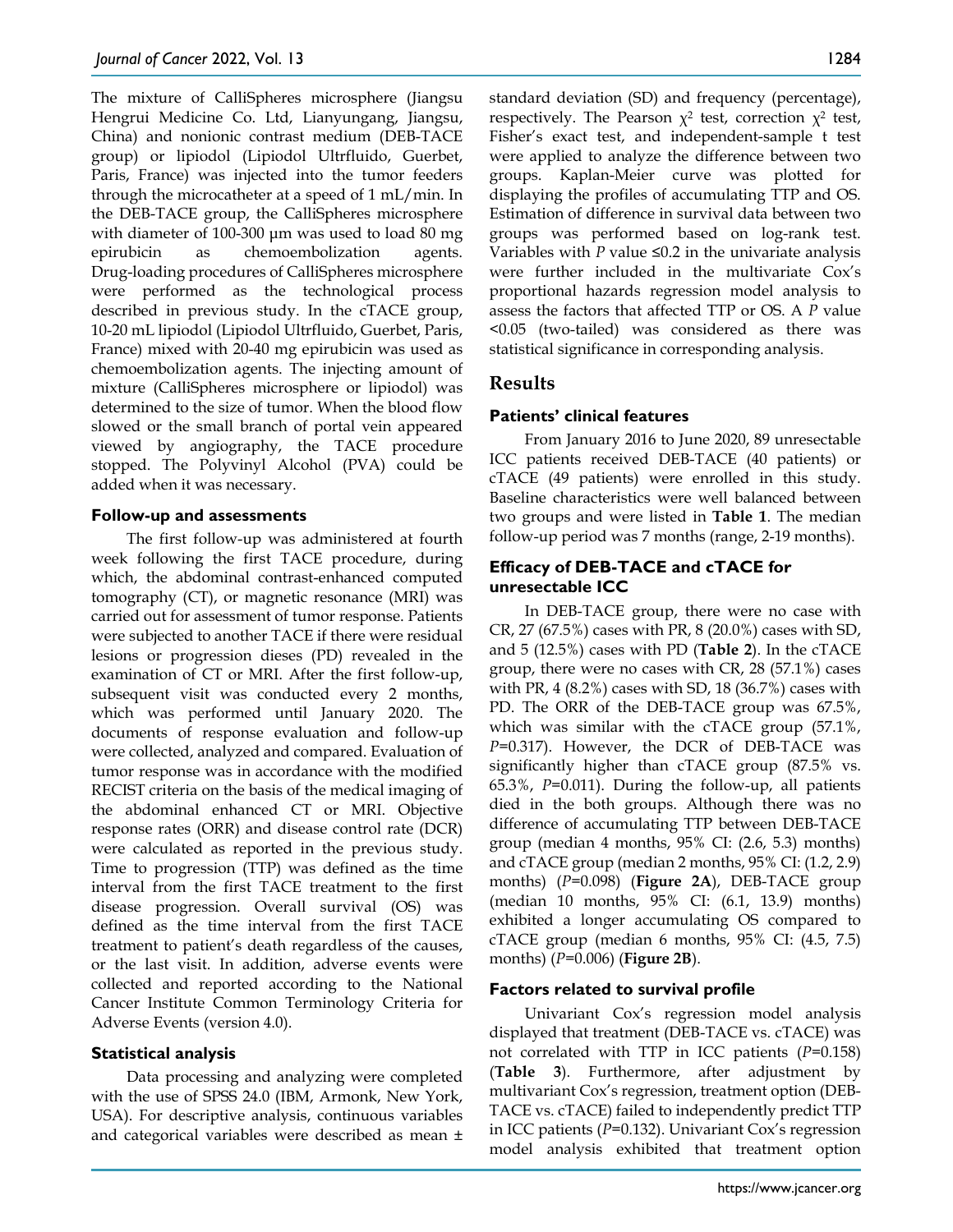(DEB-TACE vs. cTACE) correlated with longer OS in ICC patients (P=0.012) (**Table 4**). After adjustment by multivariant Cox's regression, treatment option (DEB-TACE vs. cTACE) could be an independent factor to predict longer OS in ICC patients (*P*=0.031).

#### **Table 1.** Characteristics of patients

| Characteristics                            | DEB-TACE<br>$(N = 40)$ | cTACE                   | $P$ value |
|--------------------------------------------|------------------------|-------------------------|-----------|
| Age (years), mean±SD                       | $61.8{\pm}10.7$        | $(N = 49)$<br>57.4±10.4 | 0.053     |
| Gender, No. (%)                            |                        |                         | 0.608     |
| Male                                       |                        |                         |           |
|                                            | 25(62.5)               | 28 (57.1)               |           |
| Female                                     | 15(37.5)               | 21 (42.9)               |           |
| HBV, No. (%)                               | 3(7.5)                 | 5(10.2)                 | 0.943     |
| ECOG PS score, No. (%)                     |                        |                         | 0.722     |
| $\mathbf{0}$                               | 17(42.5)               | 19 (38.8)               |           |
| 1                                          | 23(57.5)               | 30(61.2)                |           |
| Child-Pugh stage, No. (%)                  |                        |                         | 0.322     |
| А                                          | 35 (87.5)              | 39 (79.6)               |           |
| B                                          | 5(12.5)                | 10(20.4)                |           |
| Tumor number, No. (%)                      |                        |                         | 0.512     |
| Single                                     | 16(40.0)               | 23 (46.9)               |           |
| Multiple                                   | 24(60.0)               | 26(53.1)                |           |
| Tumor size (cm), mean±SD                   | $7.9{\pm}6.6$          | $7.0 + 4.1$             | 0.410     |
| Lymph node metastasis, No. (%)             | 31(77.5)               | 29 (59.2)               | 0.744     |
| Ascites, No. (%)                           | 3(7.5)                 | 4(8.2)                  | 0.999     |
| <b>Biochemical indexes</b>                 |                        |                         |           |
| ALT (U/L), mean±SD                         | $41.8 \pm 53.2$        | 49.8±45.7               | 0.454     |
| Albumin $(g/L)$ , mean±SD                  | $35.5 \pm 5.1$         | 35.8±10.5               | 0.375     |
| Bilirubin (umol/L), mean±SD                | 19.8±6.3               | 19.3±4.7                | 0.452     |
| PT (s), mean±SD                            | 13.9±2.1               | $13.7 \pm 1.9$          | 0.534     |
| Neutrophile (x10 <sup>9</sup> /L), mean±SD | $5.0 + 2.1$            | $4.3{\pm}2.1$           | 0.143     |
| Lymphocyte (x109/L), mean±SD               | $1.1 \pm 0.5$          | $1.5 \pm 0.6$           | 0.002     |
| PLT (x109/L), mean±SD                      | 188.8±86.0             | 190.4±84.7              | 0.931     |
| CA125 (U/mL), mean±SD                      | 131.5±204.8            | 121.8±273.3             | 0.853     |
| CA199 (U/mL), mean±SD                      | 518.4±525.7            | 528.5±1722.0            | 0.972     |
| TACE session, No. (%)                      |                        |                         | 0.741     |
| 1                                          | 19 (47.5)              | 25(51.0)                |           |
| $\geq$ 2                                   | 21(52.5)               | 24 (49.0)               |           |
| <b>Previous treatments</b>                 |                        |                         |           |
| Surgery, No. (%)                           | 8(20.0)                | 18 (36.7)               | 0.084     |
| Radiofrequency ablation, No. (%)           | 0(0)                   | 0(0)                    |           |
| Systematic chemotherapy, No. (%)           | 4(10.0)                | 6(12.2)                 | 0.739     |
| Targetded therapy, No. (%)                 | 0(0)                   | 0(0)                    |           |
| PTCD/MRCP, No. (%)                         | 9(22.5)                | 15 (30.6)               | 0.391     |

DEB-TACE, drug-eluting beads transarterial chemoembolization; cTACE, conventional transarterial chemoembolization; SD, standard deviation; HBV, hepatitis B virus; ECOG PS, Eastern Cooperative Oncology Group Performance Status; ALT, alanine aminotransferase; PT, Prothrombin time; PLT, blood platelet; CA125, carbohydrate antigen 125; CA199, carbohydrate antigen 199; PTCD, percutaneous transhepatic cholangial drainage; MRCP, magnetic resonance cholangiopancreatography.

Apart from that, univariate Cox's regression analysis revealed that multiple tumors, tumor size lymph node metastases, and previous treatments were related to TTP and OS. Multivariate Cox's regression analysis confirmed the results (**Table 3, Table 4**).

#### **Subgroup analysis**

Tumor number (Single or Multiple) and lymph node metastasis (yes or no) were selected into subgroup analysis. The results showed that there was no difference of median TTP between DEB-TACE group and cTACE group in patients with single tumor (*P*=0.139), in patients with multiple tumors (*P*=0.370), in patients with lymph node metastasis (*P*=0.497) or in patients with no lymph node metastasis (*P*=0.051) (**Table 5**). In patients with multiple tumors or no lymph node metastasis, the median OS of DEB-TACE group was significantly higher than cTACE group (*P*=0.032, *P*=0.023, respectively). However, DEB-TACE group exhibited similar median OS to cTACE group in patients with single tumor (*P*=0.107) and in patients with lymph node metastasis (*P*=0.069).

#### **Table 2.** Treatment response

| Response   | Patients, No. (%)   |                  | P value |
|------------|---------------------|------------------|---------|
|            | DEB-TACE $(N = 40)$ | $cTACE (N = 49)$ |         |
| <b>CR</b>  | 0(0.0)              | 0(0.0)           |         |
| PR         | 27(67.5)            | 28(57.1)         |         |
| <b>SD</b>  | 8(20.0)             | 4(8.2)           |         |
| PD.        | 5(12.5)             | 18 (36.7)        |         |
| <b>ORR</b> | 27(67.5)            | 28(57.1)         | 0.317   |
| <b>DCR</b> | 35 (87.5)           | 32(65.3)         | 0.011   |

DEB-TACE, drug-eluting beads transarterial chemoembolization; cTACE, conventional transarterial chemoembolization; CR, complete response; PR, partial response; SD, stable disease; PD, progression disease; ORR, objective response rate; DCR, disease control rate.

**Table 3.** Univariate and multivariate Cox's regression analysis for TTP

|                                    |                      | P     |                      | $\boldsymbol{P}$ |
|------------------------------------|----------------------|-------|----------------------|------------------|
| Parameters                         | Univariate HR        |       | Multivariate HR#     | value            |
|                                    | $(95\%CI)$           | value | $(95\%CI)$           |                  |
| Treatment (cTACE vs.               | 1.356 (0.888, 2.072) | 0.158 | 1.386 (0.907, 2.118) | 0.132            |
| DEB-TAEC)                          |                      |       |                      |                  |
| Age                                | 0.987(0.967, 1.008)  | 0.225 |                      |                  |
| Gender                             | 1.011 (0.659, 1.550) | 0.960 |                      |                  |
| (Female vs. male)                  |                      |       |                      |                  |
| HBV (no vs. yes)                   | 1.445 (0.658, 3.171) | 0.359 | ٠                    |                  |
| ECOG PS score (1 vs. 0)            | 1.080 (0.701, 1.663) | 0.728 |                      |                  |
| Child-Pugh stage                   | 0.819(0.461, 1.455)  | 0.496 | -                    |                  |
| $(B \text{ vs. } A)$               |                      |       |                      |                  |
| Tumor number                       | 1.823 (0.733, 2.921) | 0.034 | 1.819(0.742, 2.919)  | 0.039            |
| (multiple vs. single)              |                      |       |                      |                  |
| Tumor size                         | 1.706 (0.967, 1.048) | 0.041 |                      |                  |
| Lymph node                         | 1.732 (0.455, 3.179) | 0.020 | 1.715 (0.445, 3.150) | 0.047            |
| metastases (yes vs. no)            |                      |       |                      |                  |
| Ascites (no vs. yes)               | 0.829(0.382, 1.800)  | 0.635 | $\overline{a}$       |                  |
| ATT                                | 0.999(0.995, 1.004)  | 0.741 | ٠                    |                  |
| Neutrophile                        | 0.992(0.888, 1.109)  | 0.888 | $\overline{a}$       |                  |
| Lymphocyte                         | 1.228 (0.830, 1.816) | 0.303 | ÷,                   |                  |
| PLT                                | 1.001 (0.998, 1.003) | 0.530 | $\overline{a}$       |                  |
| CA125                              | 1.000 (0.999, 1.001) | 0.571 | ٠                    |                  |
| CA199                              | 1.000(1.000, 1.000)  | 0.943 | ÷,                   |                  |
| TACE session $(22 \text{ vs. } 1)$ | 1.155 (0.758, 1.761) | 0.501 |                      |                  |
| Previous treatments                | 1.782 (0.680, 2.724) | 0.039 | 1.453 (0.569, 2.349) | 0.028            |
| (no vs. yes)                       |                      |       |                      |                  |
| PTCD/MRCP                          | 1.028 (0.652, 1.621) | 0.906 |                      |                  |
| (no vs. yes)                       |                      |       |                      |                  |

#variables with *P* value ≤0.2 in the univariate analysis were further included in the multivariate Cox proportional hazards regression model analysis. TTP, time to progression; HR, hazard ratio; CI, confidence interval; cTACE, conventional transarterial chemoembolization; DEB-TACE, drug-eluting beads transarterial chemoembolization; HBV, hepatitis B virus; ECOG PS, Eastern Cooperative Oncology Group Performance Status; ALT, alanine aminotransferase; PLT, blood platelet; CA125, carbohydrate antigen 125; CA199, carbohydrate antigen 199; PTCD, percutaneous transhepatic cholangial drainage; MRCP, magnetic resonance cholangiopancreatography.

#### **Comparison of adverse events**

In DEB-TACE group, there were 2 (5.0%), 2 (5.0%) and 1 (2.5%) patient experienced Inguinal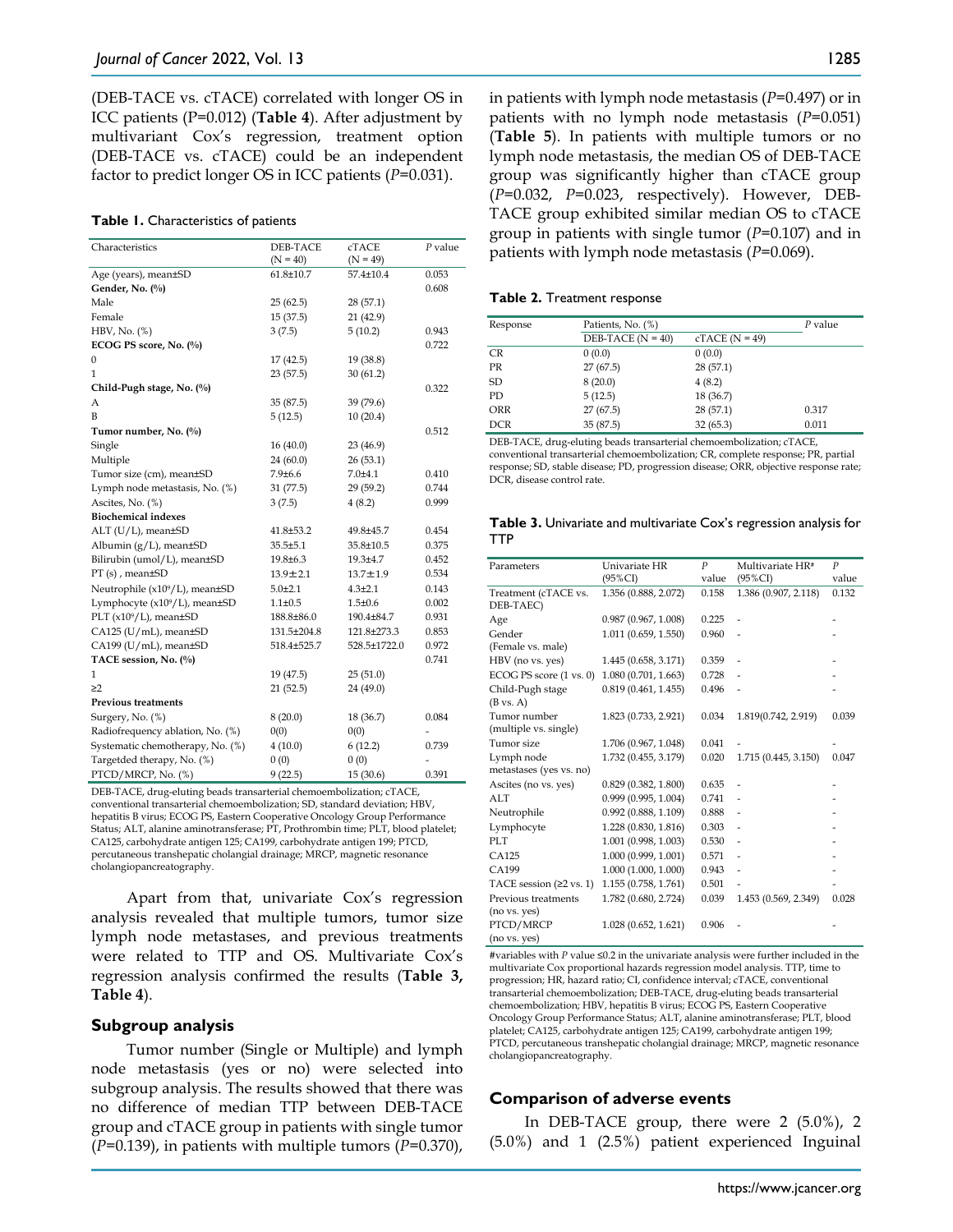hematoma, hepatic arterial dissection and hepatorenal syndrome, respectively (**Table 6**). While in cTACE group, 2 (4.1%), 1 (2.0%) and 0 (0.0%) patients experienced Inguinal hematoma, hepatic arterial dissection and hepatorenal syndrome. There was no difference of adverse event rate between DEB-TACE group and cTACE group (all *P*>0.05). Liver function (bilirubin, albumin, and PT) were evaluated at 4 weeks after the first TACE (DEB-TACE, cTACE) treatment, and did not differ significantly from the baseline values at this time point (**Figure 3**).

**Table 4.** Univariate and multivariate Cox's regression analysis for OS

| Parameters                         | Univariate HR          | P     | Multivariate HR#     | P     |
|------------------------------------|------------------------|-------|----------------------|-------|
|                                    | $(95\%CI)$             | value | $(95\%CI)$           | value |
| Treatment (cTACE vs.               | 1.763 (1.131, 2.749)   | 0.012 | 1.654 (1.048, 2.608) | 0.031 |
| DEB-TAEC)                          |                        |       |                      |       |
| Age                                | $0.986$ (0.966, 1.007) | 0.203 | ٠                    |       |
| Gender (Female vs.                 | 1.031 (0.665, 1.599)   | 0.891 |                      |       |
| male)                              |                        |       |                      |       |
| HBV (no vs. yes)                   | 1.185 (0.540, 2.604)   | 0.672 |                      |       |
| ECOG PS score (1 vs. 0)            | 1.343 (0.859, 2.099)   | 0.196 | 1.326 (0.846, 2.078) | 0.219 |
| Child-Pugh stage (B vs.            | 0.929(0.521, 1.658)    | 0.804 |                      |       |
| A)                                 |                        |       |                      |       |
| Tumor number                       | 1.997 (0.711, 2.993)   | 0.025 | 1.852(0.690, 2.895)  | 0.037 |
| (multiple vs. single)              |                        |       |                      |       |
| Tumor size                         | 1.820 (0.979, 2.563)   | 0.042 | 1.734(0.832, 2.498)  | 0.045 |
| Lymph node                         | 0.829(0.524, 1.312)    | 0.424 |                      |       |
| metastases (no vs. yes)            |                        |       |                      |       |
| Ascites (no vs. yes)               | 0.704 (0.322, 1.539)   | 0.379 | ä,                   |       |
| <b>ALT</b>                         | 1.000 (0.996, 1.005)   | 0.825 |                      |       |
| Neutrophile                        | 1.015 (0.907, 1.137)   | 0.792 |                      |       |
| Lymphocyte                         | 1.311 (0.887, 1.937)   | 0.175 | 1.213 (0.808, 1.820) | 0.352 |
| PLT                                | 1.001 (0.998, 1.003)   | 0.697 |                      |       |
| CA125                              | 1.000 (0.999, 1.001)   | 0.645 |                      |       |
| CA199                              | 1.000 (1.000, 1.000)   | 0.991 | ä,                   |       |
| TACE session $(22 \text{ vs. } 1)$ | 1.150 (0.748, 1.766)   | 0.524 |                      |       |
| Previous treatments                | 1.809 (0.751, 2.946)   | 0.034 | 1.794 (0.742, 2.894) | 0.042 |
| (no vs. yes)                       |                        |       |                      |       |
| PTCD/MRCP                          | 1.218 (0.756, 1.961)   | 0.417 |                      |       |
| (no vs. yes)                       |                        |       |                      |       |

#variables with *P* value ≤0.2 in the univariate analysis were further included in the

multivariate Cox proportional hazards regression model analysis. OS, overall survival; HR, hazard ratio; CI, confidence interval; cTACE, conventional transarterial chemoembolization; DEB-TACE, drug-eluting beads transarterial chemoembolization; HBV, hepatitis B virus; ECOG PS, Eastern Cooperative Oncology Group Performance Status; ALT, alanine aminotransferase; PLT, blood platelet; CA125, carbohydrate antigen 125; CA199, carbohydrate antigen 199; PTCD, percutaneous transhepatic cholangial drainage; MRCP, magnetic resonance cholangiopancreatography.

#### **Table 5.** Subgroup analysis of TTP and OS based on tumor features

| Items                      | DEB-TACE        | <b>cTACE</b> | $P$ value |
|----------------------------|-----------------|--------------|-----------|
| Single tumor               | $n = 16$        | $n = 23$     |           |
| Median TTP (95%CI), months | 6(4.7, 7.3)     | 2(0.7, 3.3)  | 0.139     |
| Median OS (95%CI), months  | 14 (12.7, 15.3) | 6(4.0, 8.0)  | 0.107     |
| Multiple tumors            | $n = 24$        | $n = 26$     |           |
| Median TTP (95%CI), months | 4(3.1, 4.9)     | 2(1.0, 3.0)  | 0.370     |
| Median OS (95%CI), months  | 9(7.1, 10.9)    | 6(4.3, 7.7)  | 0.032     |
| Lymph node metastasis      | $n = 31$        | $n = 29$     |           |
| Median TTP (95%CI), months | 4(2.0, 6.0)     | 3(2.1, 3.9)  | 0.497     |
| Median OS (95%CI), months  | 9(4.6, 13.4)    | 6(4.2, 7.8)  | 0.069     |
| No lymph node metastasis   | $n = 9$         | $n = 20$     |           |
| Median TTP (95%CI), months | 6(2.1, 8.9)     | 2(0.6, 3.4)  | 0.051     |
| Median OS (95%CI), months  | 17 (12.8, 21.2) | 6(3.8, 8.2)  | 0.023     |

TTP, time to progression; OS, overall survival; DEB-TACE, drug-eluting beads transarterial chemoembolization; cTACE, conventional transarterial chemoembolization.

#### **Table 6.** Adverse events after TACE treatment

| Adverse events                       | DEB-TACE (N<br>$= 40$ | c-TACE<br>$(N = 49)$ | Р<br>value |
|--------------------------------------|-----------------------|----------------------|------------|
| Vomiting/Nause                       | 28(70.0)              | 35(71.4)             | 0.883      |
| Abdominal pain                       | 25(62.5)              | 42 (85.7)            | 0.012      |
| fever                                | 16(40.0)              | 26(53.1)             | 0.220      |
| Inguinal hematoma, No. (%)           | 2(5.0)                | 2(4.1)               | 0.836      |
| Hepatic arterial dissection, No. (%) | 2(5.0)                | 1(2.0)               | 0.441      |
| Hepatorenal syndrome, No. (%)        | 1(2.5)                | 0(0.0)               | 0.204      |
| Pulmonary oil embolization, No. (%)  | 0(0.0)                | 0(0.0)               | ۰          |

TACE,transarterial chemoembolization; DEB-TACE, drug-eluting beads transarterial chemoembolization; cTACE, conventional transarterial chemoembolization.



**Figure 2. DEB-TACE achieved longer OS but similar TTP compared to cTACE.** DEB-TACE achieved similar accumulating TTP (**A**), while prolonged OS (**B**) compared to cTACE. DEB-TACE: Drug-eluting beads transarterial chemoembolization, OS: overall survival, TTP: time to progression, cTACE: conventional transarterial chemoembolization, ICC: intrahepatic cholangiocarcinoma.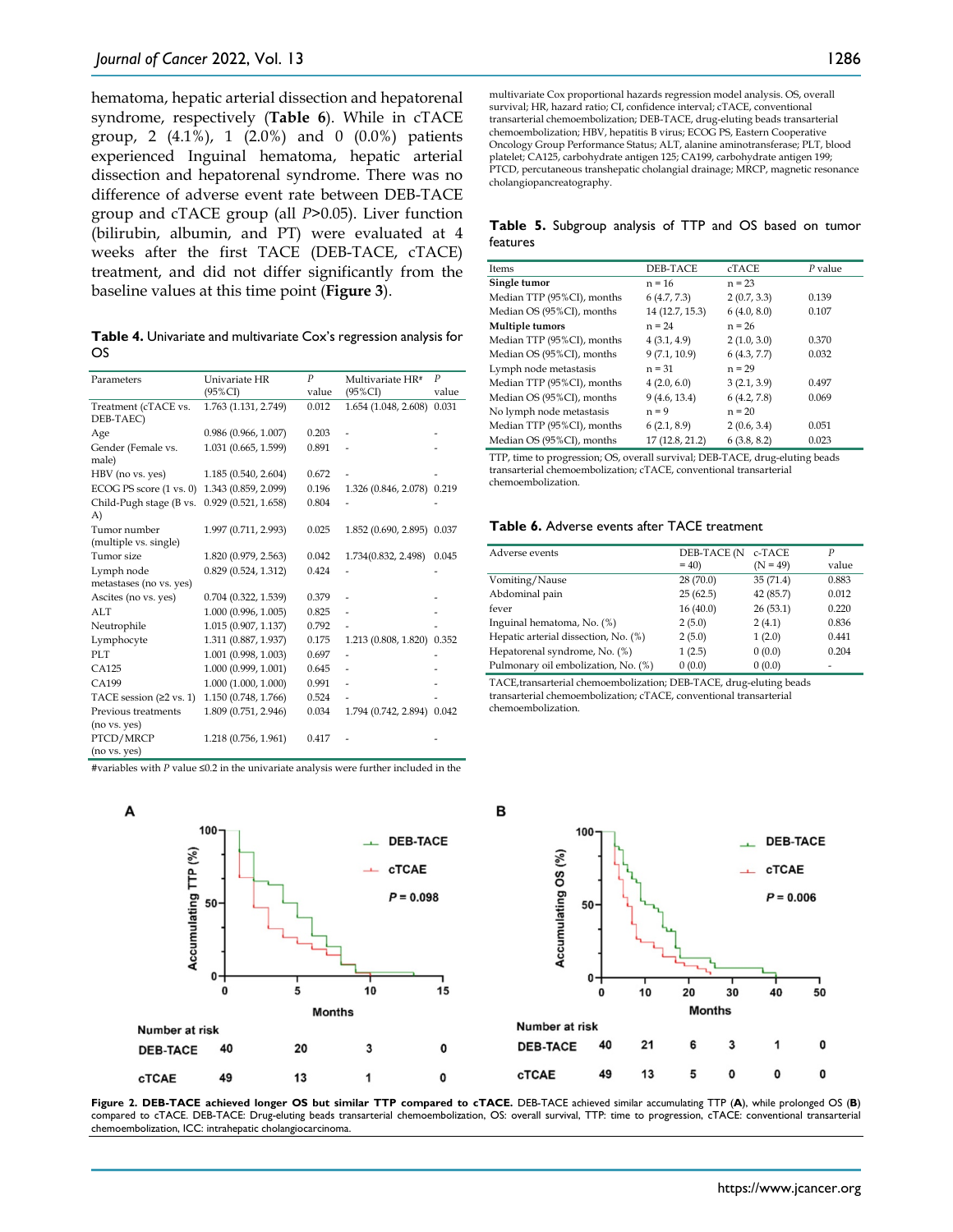

**Figure 3. Liver function before and after (4 weeks) the treatment.** Liver function including albumin (A, D), bilirubin (B, E), PT (C, F) of the DEB-TACE group or cTACE group before and after treatment at 4 weeks. Paired sample T-test showed no statistic difference  $(P > 0.05)$ 

# **Discussion**

DEB-TACE is widely used technique and gains huge attention in treating patients with liver malignancy [6]. It is reported that DEB-TACE with Callispheres microsphere increases tumor response featured by higher ORR and CR rates compared to cTACE in HCC patients [9,10]. Regarding its clinical application in ICC patients, two single-armed retrospective studies show that the ORR rates in DEB-TACE with Callispheres microsphere treated ICC patients are 65.9% and 67.6%, respectively [12,13]. Since DEB-TACE with Callispheres microsphere displays improved efficacy and safe compared to cTACE in treating HCC patients, also DEB-TACE with Callispheres microsphere is safe and well-tolerant in ICC patients, therefore we hypothesized that DEB-TACE with Callispheres microsphere might achieve great efficacy compared to cTACE in ICC patients. However, no relevant study has been conducted. Thus, we performed this study and discovered that DEB-TACE with Callispheres microsphere therapy resulted in higher DCR compared to cTACE in treating ICC patients which could be explained as follows: DEB-TACE increased intratumoural concentration and released loaded chemotherapeutic agent in a controlled manner, therefore resulted in increased target tumor necrosis and further led to enhanced tumor response (featured by DCR in the present study) in ICC patients [6,7,8].

Apart from the comparison of DEB-TACE with Callispheres microsphere versus cTACE in term of their short-term efficacy, the comparison of these two TACE techniques regarding the long-term survival profile is also of great interest. However, no relevant study has been performed. In the present study, we discovered that DEB-TACE with Callispheres microsphere resulted in prolonged OS in ICC patients compared to cTACE, also it could independently predict longer OS. Furthermore, DEB-TACE with Callispheres microsphere achieved longer OS compared to cTACE in ICC patients with multiple tumors and patients with no lymph node metastasis. The possible reasons to explain these results were: (a) DEB-TACE increased tumor necrosis and enhanced tumor response as mentioned earlier, therefore led to reduced recurrence risk and favorable survival profile in ICC patients [6,7,8]. (b) Regarding multiple tumors, it might indicate various cellular origins and molecular evolutions, which made them difficult to treat [15]. While by using DEB-TACE, multiple tumors were easier to embolism compared with cTACE, which led to favorable prognosis in ICC patients [6]. (c) Regarding lymph node metastasis, it suggested distal tumor formation and growth through the lymphatic vessels, therefore led to more advanced stage of ICC and increased mortality risk, which eventually resulted in unfavorable survival profile in ICC patients [14]. Taken together, ICC patients underwent DEB-TACE with Callispheres microsphere achieved favorable survival profile than cTACE.

In terms of the safety profile of DEB-TACE with Callispheres microsphere in ICC patients, one study